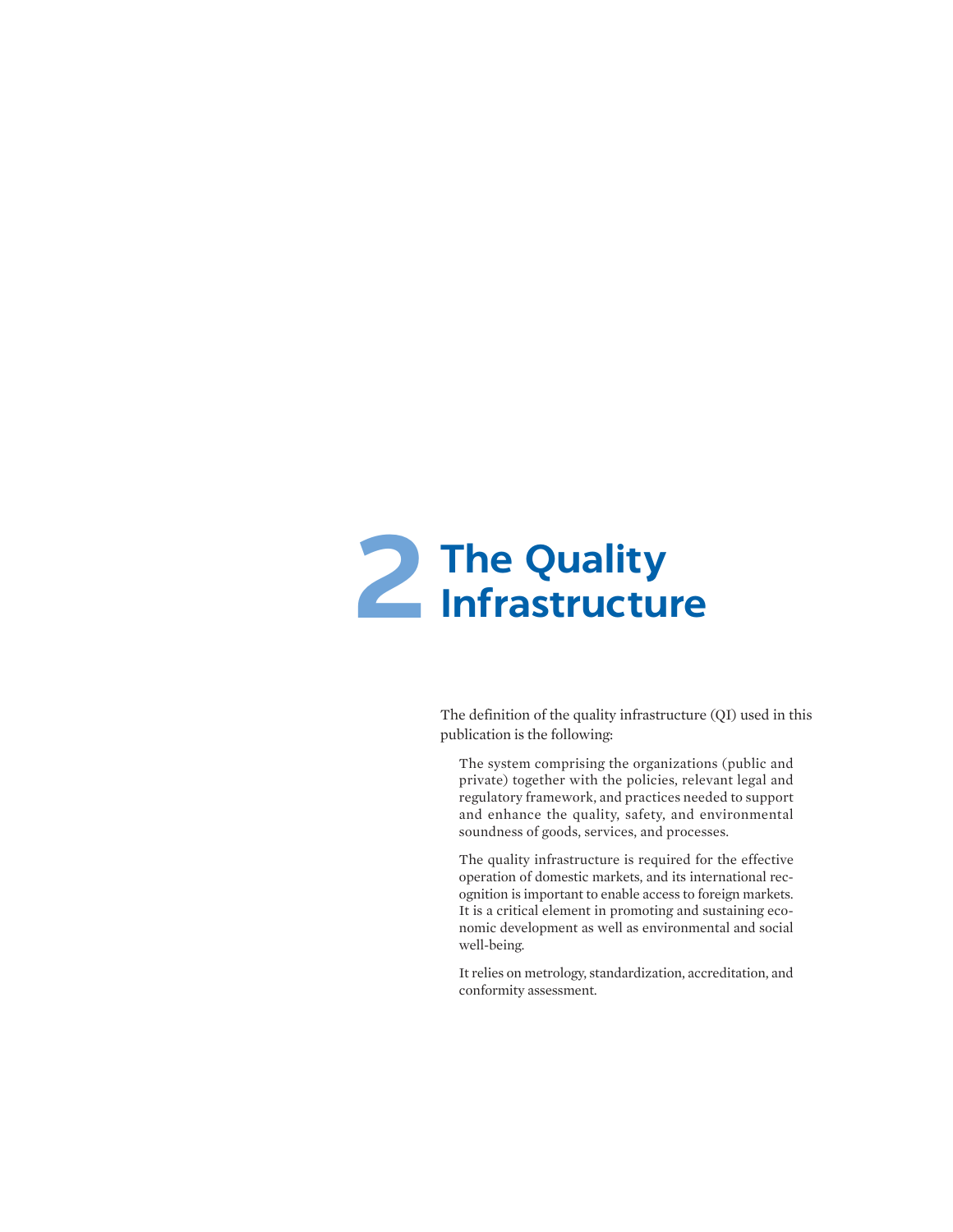From this definition, the QI can be considered to consist of three core elements, without which its other parts cannot operate optimally. These are standards, metrology, and accreditation. The services based on these three core elements include calibration (part of the metrology system) and inspection, testing, and certification (collectively referred to as conformity assessment). The relationships among the QI elements at the national level are illustrated in figure below.

All of these could be voluntary in nature—that is, compliance is a choice of the supplier or the purchaser; noncompliance is not a legal offense. However, governments do require mandatory compliance in specific instances, known as technical regulations, in which case noncompliance then becomes a legal offense. The development and implementation of technical regulations utilize all the core elements and services of the QI, and QI implementation is further enhanced by market surveillance.

The QI may also be considered at the regional and international levels, where a vast number of intergovernmental and nongovernmental institutions have been established over the years. Over and above the regional and international institutions dealing with the core elements of the QI, there are numerous multinational companies providing a wide range of conformity assessment services in many countries.





## **The national quality infrastructure**

*Source:* Adapted from Guasch et al. 2007. *Note:* Dashed lines designate "standards and definitions"; solid lines designate "conformity assessment processes."